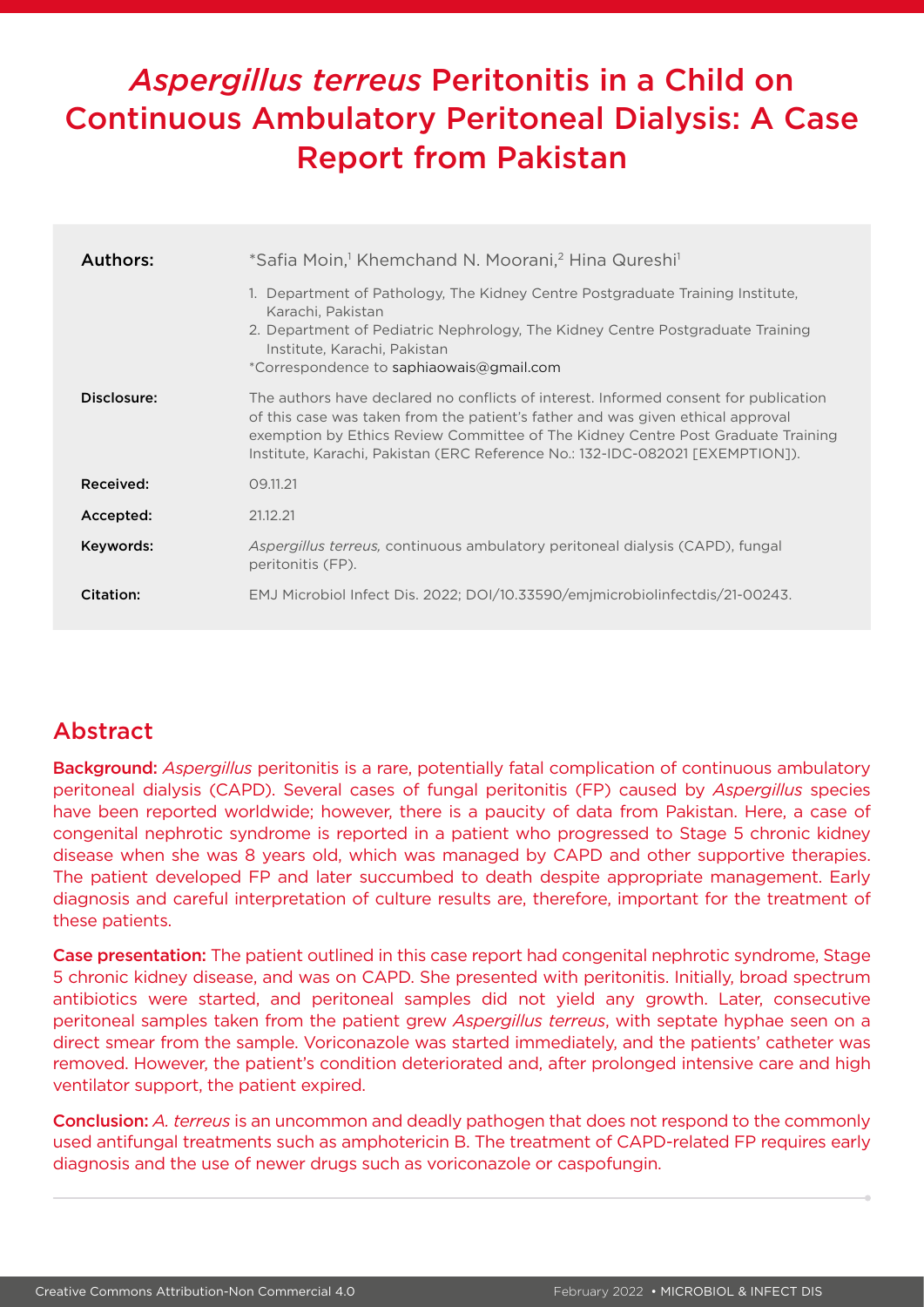# **BACKGROUND**

Continuous ambulatory peritoneal dialysis (CAPD) is a well-known management technique for paediatric Stage 5 chronic kidney disease (CKD-5) used worldwide.<sup>1,2</sup> However, the majority of children in Pakistan are dialysed by haemodialysis (HD), and very few receive successful kidney transplants. CAPD is rarely practiced in Pakistan due to the scarcity of costly dialysis consumables and a lack of education and trained staff.3,4 Peritonitis and catheter-related infections are a major cause of CAPD failure, resulting in switching to HD or death. Although bacterial peritonitis (BP) is the most common complication, fungal peritonitis (FP) is a rare and serious complication of CAPD. The risk factors for FP include recurrent BP, use of broad-spectrum antibiotics, prolonged hospitalisation, underlying proteinuria, immunosuppression, prolonged duration of CAPD, and frequent manipulation of the peritoneal dialysis (PD) catheter. FP is an indication of switching to HD and removing the catheter.

Several cases of FP caused by *Aspergillus* species (spp.) have been reported worldwide; however, there is a paucity of data from Pakistan.<sup>5-8</sup> Here, a case of congenital nephrotic syndrome (CNS) is reported in a patient who progressed to CKD-5 when she was 8 years old, which was managed by CAPD and other supportive therapies. She developed recurrent episodes of BP and ultimately FP and succumbed to death despite use of aggressive systemic and intraperitoneal (IP) antibiotics and antifungal agents, removal of the PD catheter, switching to HD, and receiving intensive ventilator care. Early diagnosis and careful interpretation of culture results are therefore important for the treatment of these patients.

# CASE PRESENTATION

The patient in this case report was an 8-yearold female who had CNS since she was 1 month old. Her younger brother also had CNS and had previously expired. She was diagnosed with CNS at another hospital, where she was managed with intravenous albumin, along with diuretics administered periodically. However, genetic or immunological investigations or a kidney biopsy were not carried out. The patient was treated with enalapril and oral diuretics, but not with steroids or any other immunosuppressant. She was asthmatic since early childhood, requiring frequent nebulisation, and had been on and off on montelukast. The patient underwent conservative treatment for CKD at the primary institute for almost 15 months but, due to persistent symptomatic asthma not fulfilling the general fitness required for anaesthesia, long-term vascular access could not be constructed, and she reached CKD-5. Despite use of thyroxine supplements, she exhibited developmental delay with hyperactive behaviour.

The patient was referred to the authors' institute for CAPD in September 2020. The clinical details of the patient are listed here (Table 1). The patient was diagnosed with generalised oedema, hypoalbuminaemia, severe hypertension, severe anaemia, and symptomatic uraemia, with a serum creatinine level of 11.68 mg/dL and an estimated glomerular filtration rate of 5.26 mL/min/1.73 m2, confirming CKD-5. Her growth parameters (weight: 18 kg; height: 112 cm) were below the third centile for her age group, suggesting long-standing CKD. The patient underwent management of hypertension, anaemia, and uraemia with acute HD. After the laparoscopic placement of a Tenckhoff catheter, CAPD was initiated; the CAPD prescription was 5 exchanges/day with a fill volume of 400 mL of 1.5% dextrose and ultrafiltration of 350–400 mL.

The patient had recurrent episodes of BP during CAPD, as suggested by the high cell count in the PD fluid analysis, though the cultures remained negative (Table 1). Each episode was treated with IP antimicrobials, with clinical and PD fluid count improvement. Lastly, she presented with high-grade fever with associated chills and rigors for 5 days. Initially, IP antibiotics were started after sending PD-effluent samples for analysis and culture, but the patient's condition did not improve after 7–10 days. She remained sick, with continuous dull pain, fever, and occasional vomiting, and her levels of C-reactive protein increased from 24 to 48 mg/L. PD fluid analysis showed a very high cell count  $(1,225/mm^3)$  with more than 90% polymorphs. Bacterial cultures and the acid-fast bacilli smear were negative.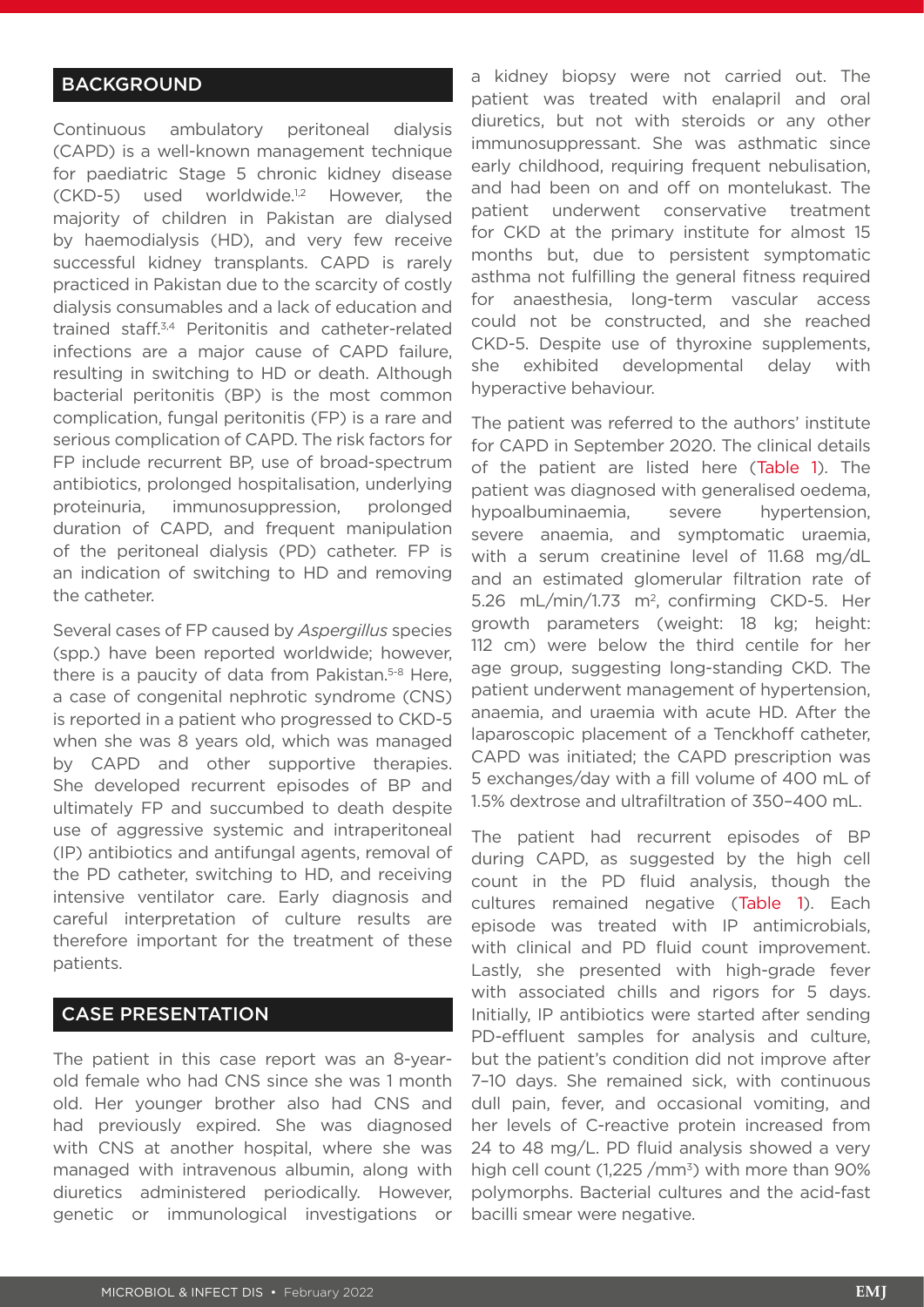Table 1: The characteristics of the patient outlined in this case report with *Aspergillus terreus* peritonitis on continuous ambulatory peritoneal dialysis for Stage 5 chronic kidney disease.

| Age: 8 years                        | Age at CNS diagnosis: 1 month                       |                                                        |                                          | Diagnosis: CKD-5                                     |               |                                          |  |  |
|-------------------------------------|-----------------------------------------------------|--------------------------------------------------------|------------------------------------------|------------------------------------------------------|---------------|------------------------------------------|--|--|
| Gender: Female                      |                                                     | First visit to centre: 24 <sup>th</sup> September 2020 |                                          | Cause: CNS                                           |               |                                          |  |  |
| Weight (kg): 18                     | Vitals:                                             |                                                        |                                          | Dialysis initiation: 24 <sup>th</sup> September 2020 |               |                                          |  |  |
| Height (cm): 112                    | Respiratory rate (/min): 20                         |                                                        |                                          |                                                      |               |                                          |  |  |
| Body surface<br>area $(m^2)$ : 0.74 | Blood pressure (mmHg): 144/92                       |                                                        |                                          |                                                      |               |                                          |  |  |
|                                     | Body temperature (°C) : 35.8                        |                                                        |                                          |                                                      |               |                                          |  |  |
| Month/Year                          | September-<br>October 2020                          | November<br>2020                                       | December<br>2020                         | January 2021                                         | February 2021 | March-April<br>2021                      |  |  |
| Dialysis modality                   | HD                                                  | CAPD                                                   | HD                                       |                                                      |               |                                          |  |  |
| Access type                         | Femoral                                             | Peritoneal catheter                                    | Internal jugular                         |                                                      |               |                                          |  |  |
| Access<br>placement and             | Femoral line:<br>24 <sup>th</sup> September<br>2020 | PD catheter placement: 1st October 2020                |                                          |                                                      |               | Temporary: 2 <sup>nd</sup><br>March 2021 |  |  |
| removal                             |                                                     | PD catheter removal: 3rd March 2021                    | Permcath: 16 <sup>th</sup><br>March 2021 |                                                      |               |                                          |  |  |
| PDF: detailed report                |                                                     |                                                        |                                          |                                                      |               |                                          |  |  |
| Protein (g/dL)                      | 0.25                                                | 0.31                                                   | 0.20                                     | 0.29                                                 | 0.04          | 0.20                                     |  |  |
| LDH(U/L)                            | N/A                                                 | N/A                                                    | N/A                                      | 155                                                  | 74            | 95                                       |  |  |
| Glucose (mg/dL)                     | 1,035                                               | 376                                                    | 377                                      | 188                                                  | 914           | 1,300                                    |  |  |
| Gram stain                          | Negative                                            | Negative                                               | Negative                                 | Negative                                             | Negative      | Negative                                 |  |  |
| TLC (cells/cmm)                     | 340                                                 | 50                                                     | 375                                      | 105                                                  | 1,225         | 2,000                                    |  |  |
| Neutrophils (%)                     | 25                                                  | 80                                                     | 5                                        | 10                                                   | 90            | 90                                       |  |  |
| PDF culture                         | Negative                                            | Negative                                               | Negative                                 | Negative                                             | Negative      | Negative                                 |  |  |
| PDF acid-fast<br>bacillus smear     |                                                     |                                                        |                                          |                                                      |               |                                          |  |  |
| PDF fungal<br>smear                 |                                                     |                                                        |                                          | Negative                                             | Positive      |                                          |  |  |
| PD fungal<br>culture                |                                                     |                                                        |                                          | Negative                                             | A. terreus    |                                          |  |  |
| <b>Blood culture</b>                | Negative                                            | Negative                                               | Negative                                 | Negative                                             | Negative      | Negative                                 |  |  |
| Serum galactomannan                 |                                                     |                                                        |                                          |                                                      |               |                                          |  |  |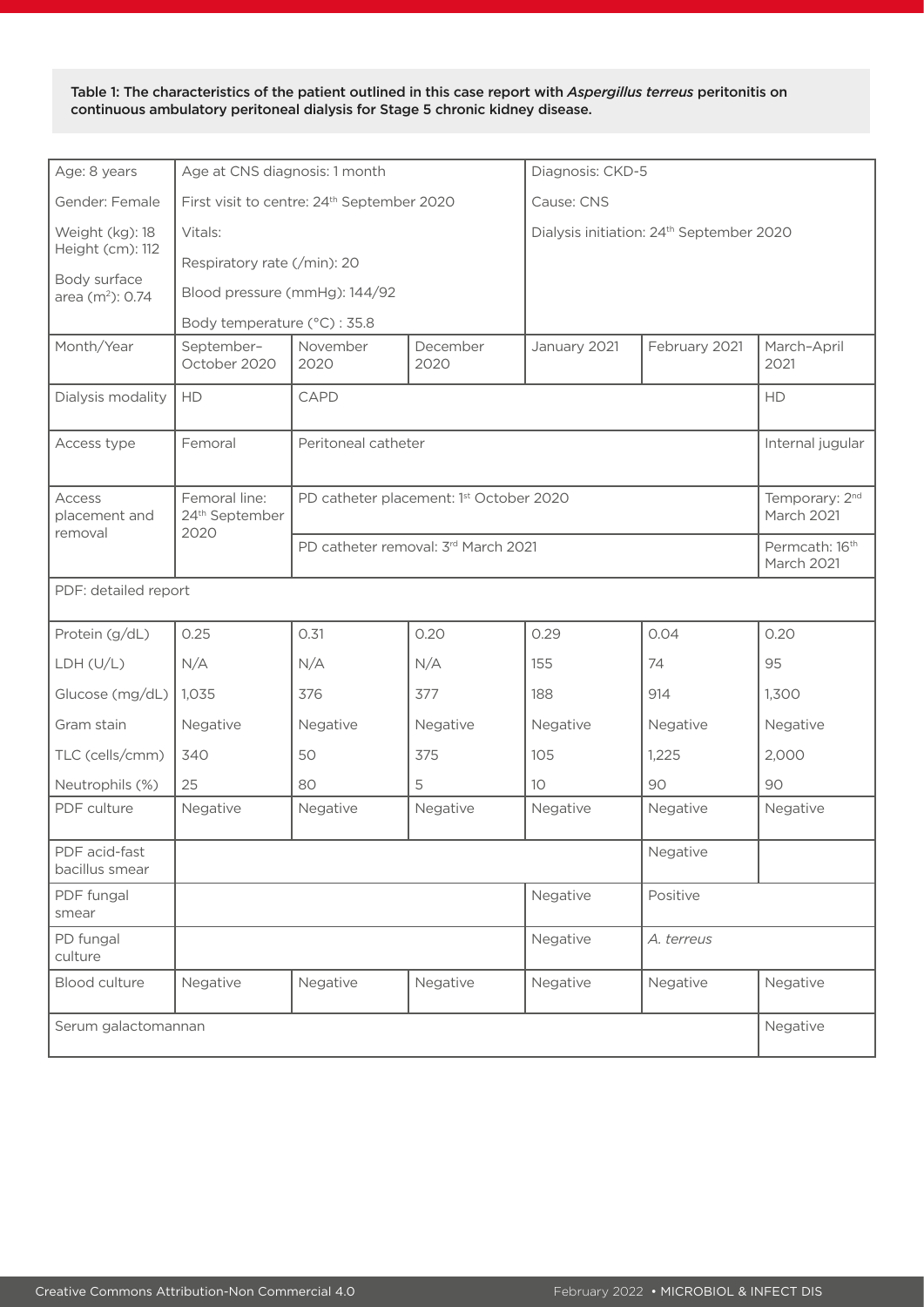#### Table 1 continued.

| Month/Year                                               | September<br>2020                                                                                                          | October<br>2020 | November<br>2020 | December<br>2020 | February<br>2021 | March-April<br>2021 |  |  |
|----------------------------------------------------------|----------------------------------------------------------------------------------------------------------------------------|-----------------|------------------|------------------|------------------|---------------------|--|--|
| Haemoglobin (g/dL)                                       | 6.5                                                                                                                        | 12.0            | 13.7             | 9.8              | 10.6             | 9.1                 |  |  |
| TLC (cmm)                                                | 14,200                                                                                                                     | 14,800          | 5,150            | 5,940            | 15,000           | 14,950              |  |  |
| Neutrophils (%)                                          | 62                                                                                                                         | 72              | 65               | 60               | 66               | 68                  |  |  |
| Platelets (cmm)                                          | 359                                                                                                                        | 408             | 308              | 157              | 474              | 317                 |  |  |
| C-reactive protein                                       | High                                                                                                                       | High            | High             | High             | High             | High                |  |  |
| Urea (mg/dL)                                             | 185                                                                                                                        | 97              | 122              | 14               | 127              | 107                 |  |  |
| Creatinine (mg/dL)                                       | 5.26                                                                                                                       | 6.60            | 7.14             | 7.80             | 7.80             | 5.40                |  |  |
| eGFR (mL/min/1.73 m <sup>2</sup> )                       | 138.00                                                                                                                     | 9.33            | 8.62             | 7.89             | 7.89             | 11.40               |  |  |
| Serum sodium (mEq/L)                                     | 4.5                                                                                                                        | 136.0           | 140.0            | 139.0            | 144.0            | 141.0               |  |  |
| Serum potassium (mEq/L)                                  | 14.0                                                                                                                       | 3.5             | 4.5              | 4.7              | 3.5              | 3.8                 |  |  |
| Serum bicarbonate (mEq/L)                                | 2.9                                                                                                                        | 22.0            | 21.0             | 22.0             | 23.0             | 19.0                |  |  |
| Albumin (g/dL)                                           | 6.91                                                                                                                       | 3.49            | 2.09             | 1.90             | 2.80             | N/A                 |  |  |
| Calcium (mg/dL)                                          | 7.57                                                                                                                       | 8.60            | 8.90             | 7.30             | 8.10             | 8.28                |  |  |
| Phosphorus (mg/dL)                                       | 108.00                                                                                                                     | 4.64            | 3.41             | 6.40             | 9.70             | 5.6                 |  |  |
| Alkaline phosphatase (U/L)                               | N/A                                                                                                                        | N/A             | N/A              | N/A              | 170              | N/A                 |  |  |
| Parathyroid: (pg/mL)                                     | 269                                                                                                                        |                 |                  |                  |                  |                     |  |  |
| Spot urine protein/creatinine<br>32.80<br>ratio: (mg/mg) |                                                                                                                            | 23.71           |                  |                  |                  |                     |  |  |
| Kidney ultrasound                                        | Bilateral small kidneys (right kidney: 5.7x2.3 cm; left kidney: 4.8x2.1 cm).                                               |                 |                  |                  |                  |                     |  |  |
|                                                          | Increased echogenicity with loss of corticomedullary distinction                                                           |                 |                  |                  |                  |                     |  |  |
| Echocardiography                                         | Moderately dilated left atrium; preserved ventricular function; and mild pulmonary<br>hypertension. Ejection fraction: 50% |                 |                  |                  |                  |                     |  |  |
| COVID-19 PCR<br>Negative                                 |                                                                                                                            |                 |                  |                  |                  | Negative            |  |  |

*A. terreus*: *Aspergillus terreus*; CAPD: continuous ambulatory peritoneal dialysis; CKD-5: Stage 5 chronic kidney disease; CNS: congenital nephrotic syndrome; eGFR: estimated glomerular filtration rate; HD: haemodialysis; LDH: lactate dehydrogenase; N/A: not applicable; PD: peritoneal dialysis; PDF: peritoneal dialysis fluid; TLC: total leukocyte count.

Subsequent dialysate effluent samples revealed septate hyphae on microscopy with 3% potassium hydroxide. After 3–5 days of incubation at 37 °C, Sabouraud dextrose agar yielded buff tan, cinnamon brown, velvety, powdery colonies with a yellow tan reverse (Figure 1). Microscopic examination with lactophenol cotton blue

solution revealed septate hyphae; smooth, relatively short conidiophores; and vesicles with smooth, round conidia on compactly columnar, biseriate phialides, equal in length to the metulae and covering the upper half of the vesicle. It was identified phenotypically as *Aspergillus terreus* (Figure  $2$ ). $9$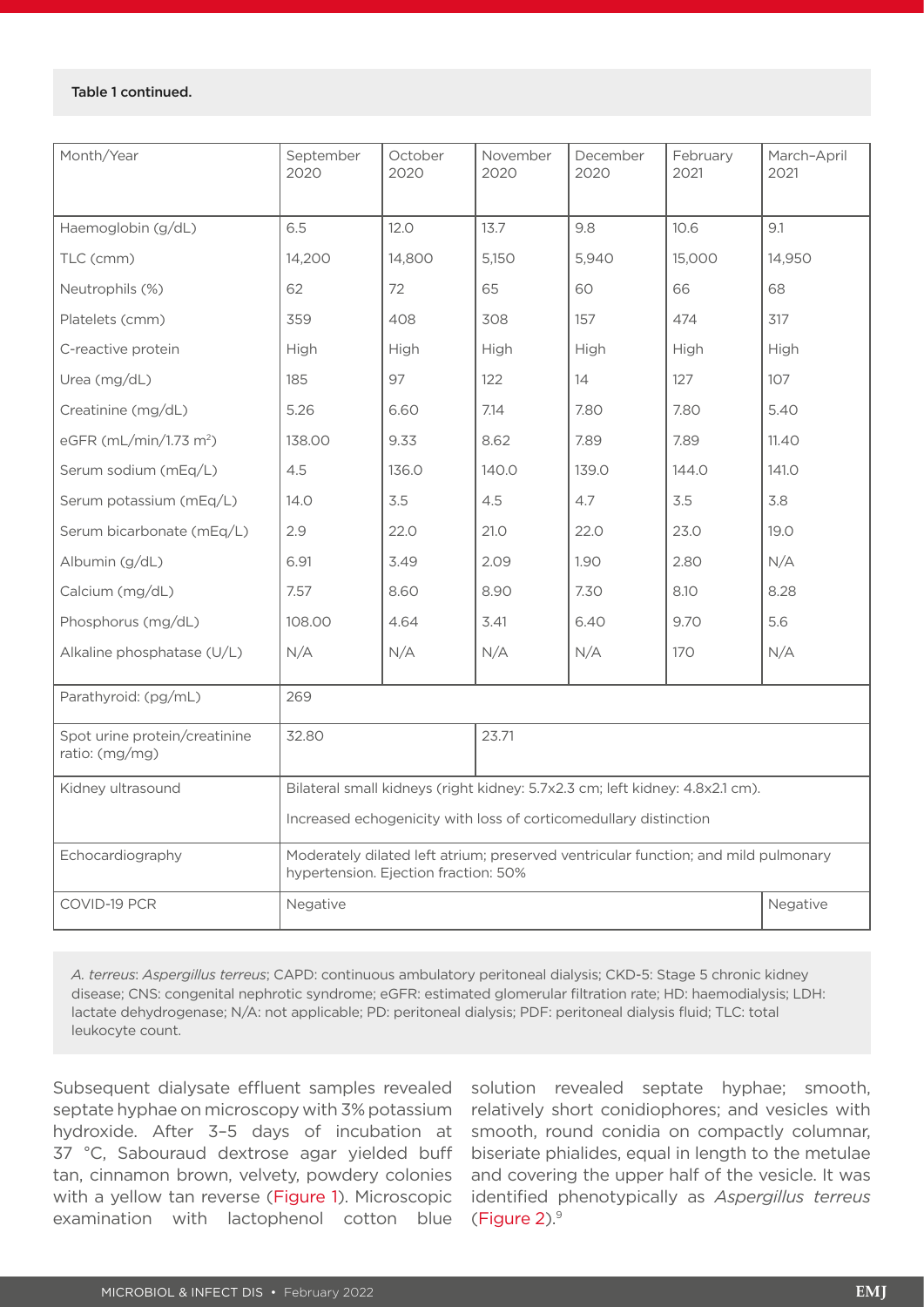

Figure 1: Macroscopic colony morphology of *Aspergillus terreus* culture on Sabouraud dextrose agar. The colonies observed were buff tan, cinnamon brown, velvety, and powdery, with a yellow tan reverse.



Figure 2: Microscopic appearance of *Aspergillus terreus*, stained using lactophenol cotton blue solution, on Sabouraud dextrose agar (magnification x40).

This image shows compactly columnar, biseriate phialides covering the upper half of the vesicle.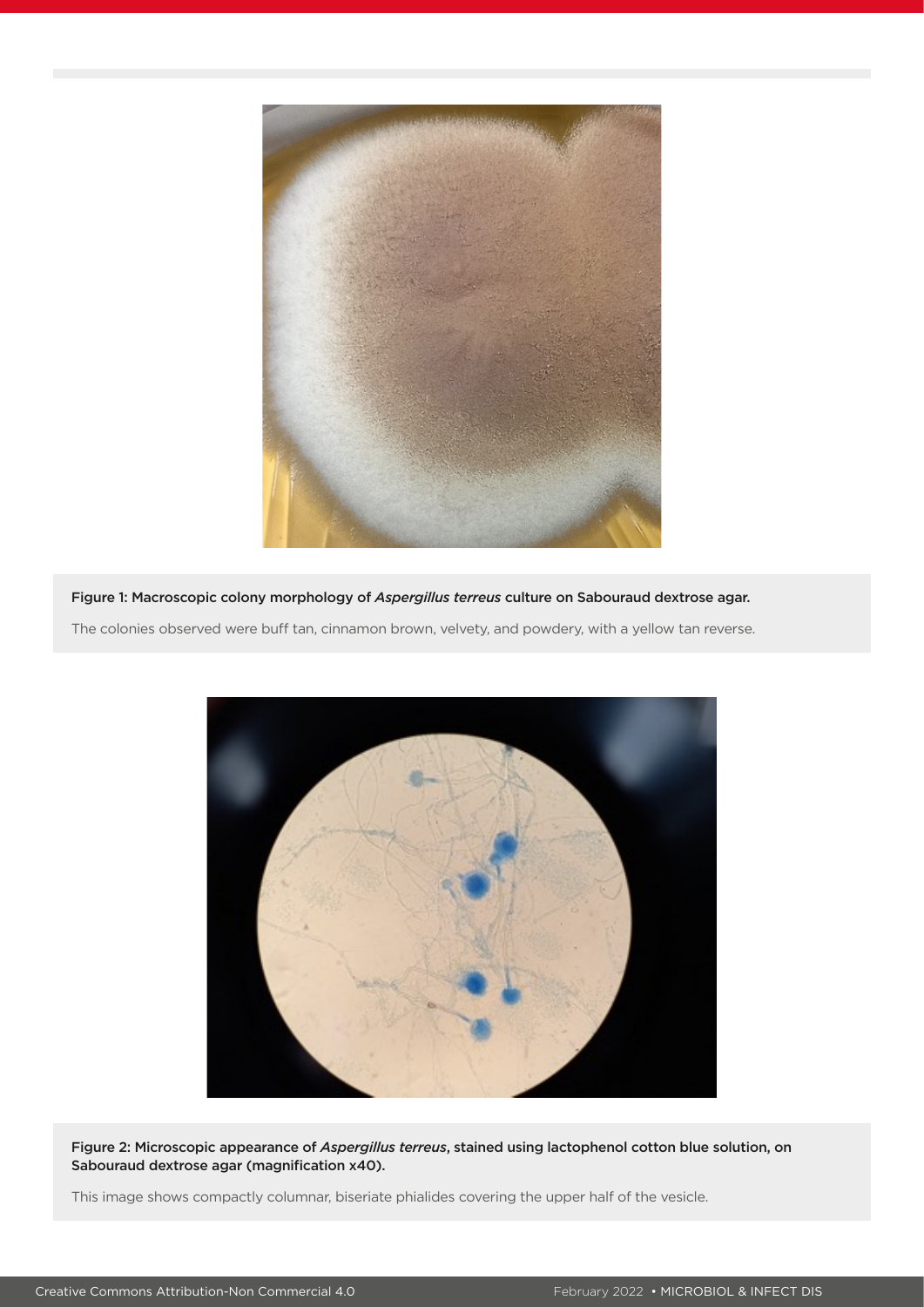Voriconazole was started and continued in the recommended systemic and intraperitoneal dose, the CAPD catheter was removed, and the patient was switched to HD through a temporary double-lumen catheter, which was later replaced by a permcath. However, after 2–3 weeks, she presented with hypertensive encephalopathy and respiratory distress. Her serum galactomannan test was negative, so invasive aspergillosis was ruled out. The patient's condition deteriorated, requiring mechanical ventilator support, and her Glasgow Coma Scale (GCS) score declined. After a prolonged stay under intensive care and high ventilator support, the patient developed ventilator-associated pneumothorax and subsequently expired.

### **DISCUSSION**

The authors describe a case of FP with *A. terreus* in an 8-year-old child from Pakistan with CKD-5 secondary to CNS on CAPD. From the authors' experience, this is the first reported case of a CNS patient who survived and underwent CAPD, since most children die during the first 2–3 years of their diagnoses, often as a result of intercurrent infections rather than uraemia. Though CNS was not confirmed genotypically but was onset during early infancy, due to the death of the patient's younger brother from CNS and the persistence of oedema, nephrotic range proteinuria, and hypoalbuminaemia in the patient, her progression to CKD-5 at this age strongly favours the diagnosis of CNS.

FP accounts for 3–10% of cases of CAPD-related peritonitis.6,10,11 In a study from Saudi Arabia, patients with CNS and those younger than 5 years old had a higher incidence of FP, with a higher rate of catheter removal than in patients diagnosed with  $BP^{12}$  FP is mostly caused by *Candida* spp. In a study from India, among 142 episodes of peritonitis, 20 (14%) cases were due to FP.13 Prior exposure to antibiotics was seen in nine cases, 18 cases were due to *Candida* spp., 12 cases recovered and CAPD was re-initiated, the modality was changed to HD in four cases, and the patients expired in four cases.13 Filamentous fungi less frequently cause FP; however, different types of filamentous fungi have been reported to cause peritonitis, including *Aspergillus*, *Paecilomyces, Penicillium,* and *Acremonium* spp.5,7,14 Although *Aspergillus* spp. rarely cause FP (2–5% of cases),

it has a high morbidity and mortality rate and its diagnosis and treatment is challenging.5,8,14 Multiple *Aspergillus* spp. have been reported in FP, including *A. terreus, Aspergillus fumigatus, Aspergillus niger, Aspergillus flavus, Aspergillus sydowii,* and *Aspergillus oryzae*. 6,14 *Aspergillus* spp. is an environmental organism and may enter the peritoneal cavity via dialysis catheters.

Factors like malnutrition, hypoalbuminaemia, left ventricular dysfunction, and anaemia are well-established risk factors for high mortality in children on dialysis.<sup>5</sup> Persistent nephrotic range proteinuria and hypoalbuminaemia, poor dietary intake, asthma, CKD-5 requiring dialysis, malnutrition, recurrent hospitalisation, and systemic and IP antibiotic use for recurrent peritonitis and invasive procedures, may have contributed to the patient's fatality. Prolonged duration of PD (more than 36 months) may be associated with *Aspergillus* peritonitis.15 Although the patient received PD for only a few months, a delayed diagnosis and the persistence of catheter infection may have led to death in this case.

Several cases of FP caused by *Aspergillus* spp. have been reported worldwide; however, there is a paucity of data from Pakistan.<sup>5-8</sup> Data from a study of 42 patients on acute and chronic PD showed 35 episodes of peritonitis (83.34%), with 11.00% diagnosed as FP and one of these FP cases due to *Aspergillus* spp.16 Due to limitations of diagnostic modalities, the authors' diagnosis of CNS and FP could not be confirmed by molecular methods.

## **CONCLUSION**

FP due to *Aspergillus* spp. is associated with high morbidity and mortality. *A. terreus* is an uncommon and deadly pathogen that does not respond to the common antifungals, including amphotericin B. Despite its difficult diagnosis and rare occurrence, an early diagnosis by culture using multiple samples of PD effluent, as was the case in the authors' setup, may help in the decision to remove the PD catheter and to use newer drugs such as voriconazole or caspofungin. Early diagnosis and careful interpretation of culture results are, therefore, important for the treatment of these patients.